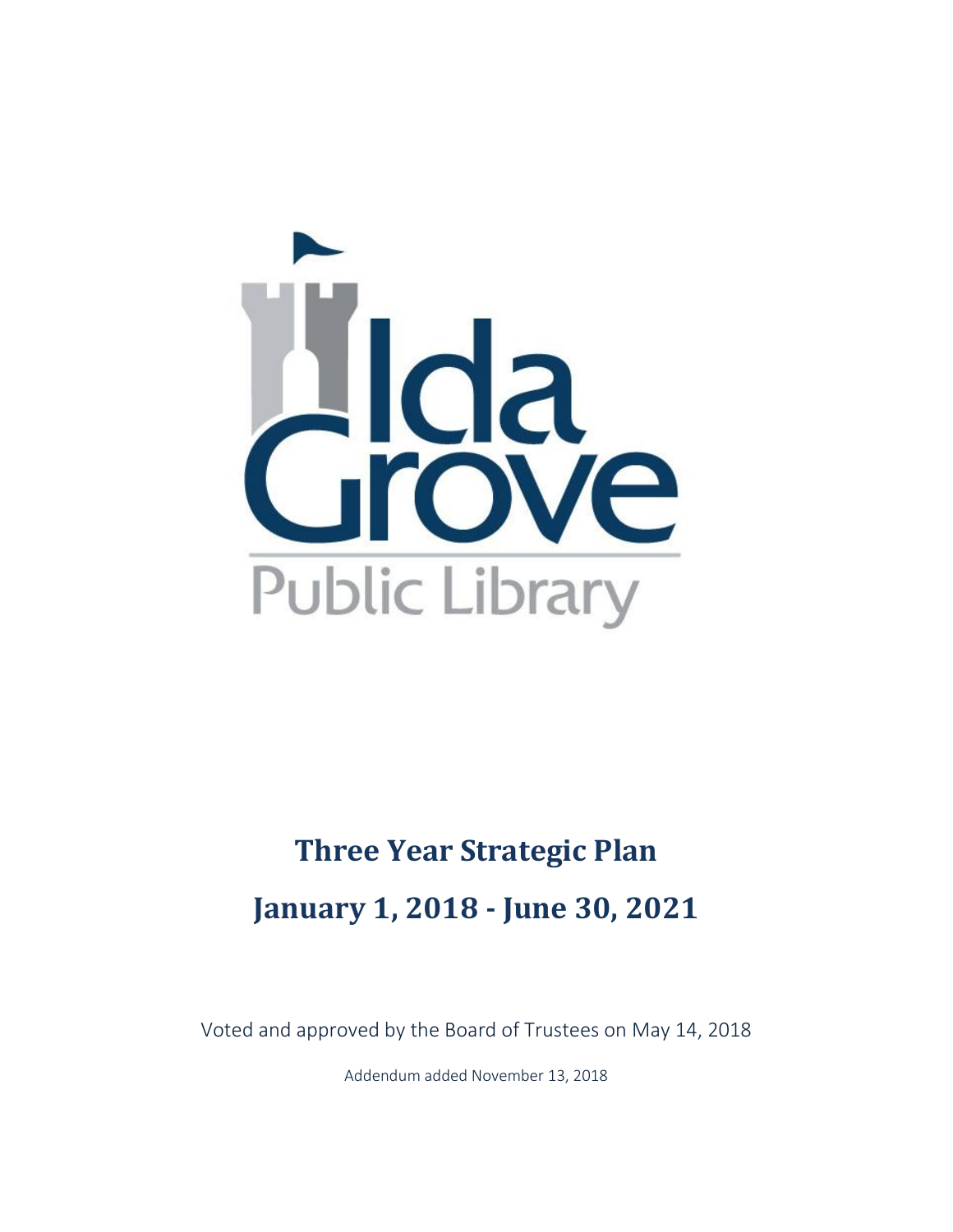### Community Overview

Ida Grove is the county seat of Ida County in Northwest Iowa. The population of Ida Grove has shown a slight decline since the 2000 Federal Census. The estimated 2016 population is 2,142. The community is fairly balanced with no significantly large population of any particular age group, however, it is necessary to note that as of the 2010 census, Ida Grove had a lower percentage of young people (17 or younger) and a higher percentage of older people (65 and older). The residents of Ida Grove are predominantly white and English is the principal language spoken in the community.

The children of Ida Grove attend school in the Odebolt-Arthur Battle Creek Ida Grove (OA-BCIG) Community School District. The OA-BCIG School District has two elementary schools, one shared Middle School and one shared High School. Elementary schools (PreK-5) are located in Odebolt and Ida Grove, with children residing in the O-A district attending school in the Odebolt building; children residing in the BC-IG district attend school in Ida Grove. The shared Middle School (grades 6-8) is located in Odebolt and children residing in both the OA and BCIG districts attend classes in Odebolt, bus transportation is provided. The shared High School (9-12) is located in Ida Grove and children residing in both districts attend classes in Ida Grove, bus transportation is provided. There is one daycare center and approximately four in-home daycare centers located in Ida Grove. It is estimated that there are 16 Home-school families in the OA-BCIG School District which is about average in comparison to recent years. Excluding preschoolers, approximately 19 percent of the population is school-age.

The community's main employers include Horn Memorial Hospital and associated healthcare clinics, Midwest Industries, and GOMACO Corporation along with its subsidiaries. Because of the close proximity of other communities, such as Holstein, Denison, and Storm Lake, a number of residents choose to commute. Median income for families living in Ida Grove is \$42,328 which is significantly lower than both the Iowa median income of \$54,736 and the national average of \$59,039. Unemployment is significantly lower than the national average as well.

The community boasts many amenities for small-town living such as affordable housing, a quality school district with varied extracurricular activities and unique scholarship opportunities, and a strong manufacturing employment base. Other key factors of small-town living are present as well and include the Ida Grove Recreation Center and outdoor pool, new athletic facilities, an active public library, and conservation center offering varied opportunities to residents. A variety of services are also available including a hospital and medical/dental clinics, emergency services, assorted shopping opportunities through local small businesses, a local newspaper and grocery store, along with various active community groups. Ida Grove is proud of our city parks and swimming pool, recreational facilities, golf course and Country Club, and outdoor walking trail.

The citizens of Ida Grove take pride in the many amenities offered in their community and value these small-town living ideals.

The Ida Grove Public Library Board and Staff wish to extend a generous thank you to the individuals that took the time to participate in the Community Focus Groups to help plan for the future of the library and the services it offers to our community.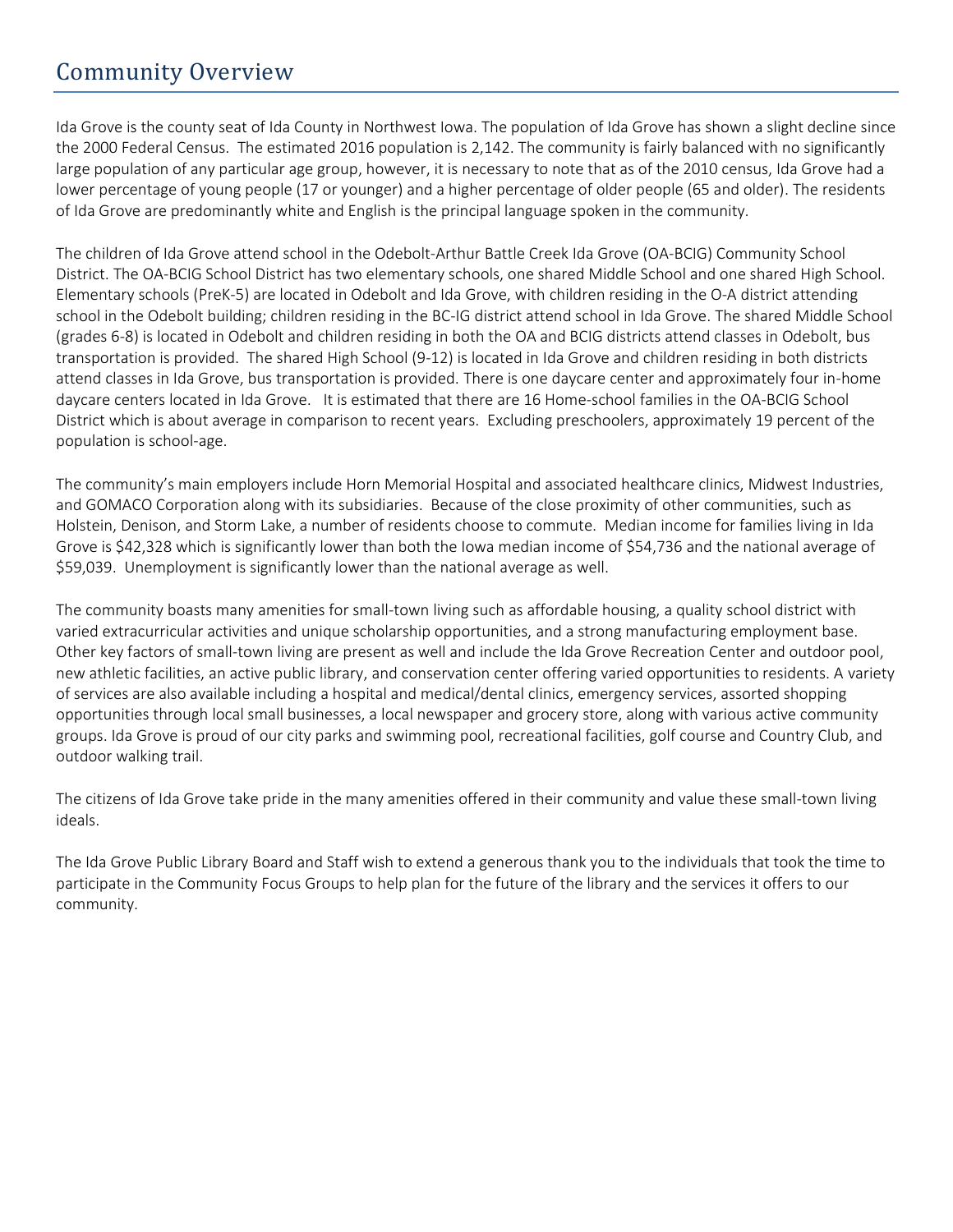### Introduction

In September 2017, the Library Board of Trustees of the Ida Grove Public Library invited community members to serve on a Strategic Planning Committee that would envision the city's future and explore the role the library would play to make that vision a reality.

Bonnie McKewon, NW District Library Consultant for the State Library of Iowa, facilitated two community focus groups that used the *Strategic Planning for Results* process, as developed by Sandra Nelson and June Garcia. Committee members participated in a SWOT (Strengths, Weaknesses, Opportunities, and Threats) analysis of Ida Grove and were asked to envision the Ida Grove of the future and the role the library had in that future. During this process, each participant voted, identifying which of the possible eighteen service responses would be most beneficial to Ida Grove. The Library Board and staff of the Ida Grove Public Library then analyzed these results and identified the following six service responses (ranked in order) as a focus for the library's strategic plan:

- 1. Satisfy Curiosity: Lifelong Learning
- 2. Express Creativity: Create and Share Content
- 3. Stimulate Imagination: Reading, Viewing and Listening for Pleasure
- 4. Know Your Community: Community Resources and Services
- 5. Create Young Readers: Early Literacy
- 6. Visit a Comfortable Place: Physical and Virtual Spaces

The Ida Grove Library Board of Trustees and library staff used these selected service responses as the foundation for the FY2018-2021 strategic plan. This strategic plan outlines the selected service responses as voted on by the community; along with goals and objectives that will guide the library board and staff when selecting library services to meet the needs identified during the planning process. The Ida Grove Public Library FY2018-2021 Strategic Plan is submitted as a written endeavor to envision the Ida Grove of the future and the library's role in that future.

#### Committee Members

Sharon Godbersen Paul Cates Sue Goodenow Michelle Schmidt Steve Wilken Chelsea Gross Marj Clark Sarah Harm Martha Anderson Patti Andrews Andrea Ullrich Ellen Schable Sheryl Wonder

#### Library Board

Larry Albrecht, President Jackie Netherton, Vice President Tom Grell, Corresponding Secretary Jennifer Erickson, Trustee Steven Schnabel, Trustee Pat Bielenberg, Trustee Joshua Van Houten, Trustee

#### Library Staff

Angela Scales, Library Director Lisa Hopkins, Library Assistant Amber Newman, Library Assistant

### Vision Statement

In the Ida Grove of the Future, students will receive quality education to excel in the workplace; teens will have places to learn how to function socially in the world; newcomers will be welcomed and invited to become part of community events; seniors will have essential services to sustain affordable, independent lifestyles; and residents of all ages will have spaces to interact and learn from one another.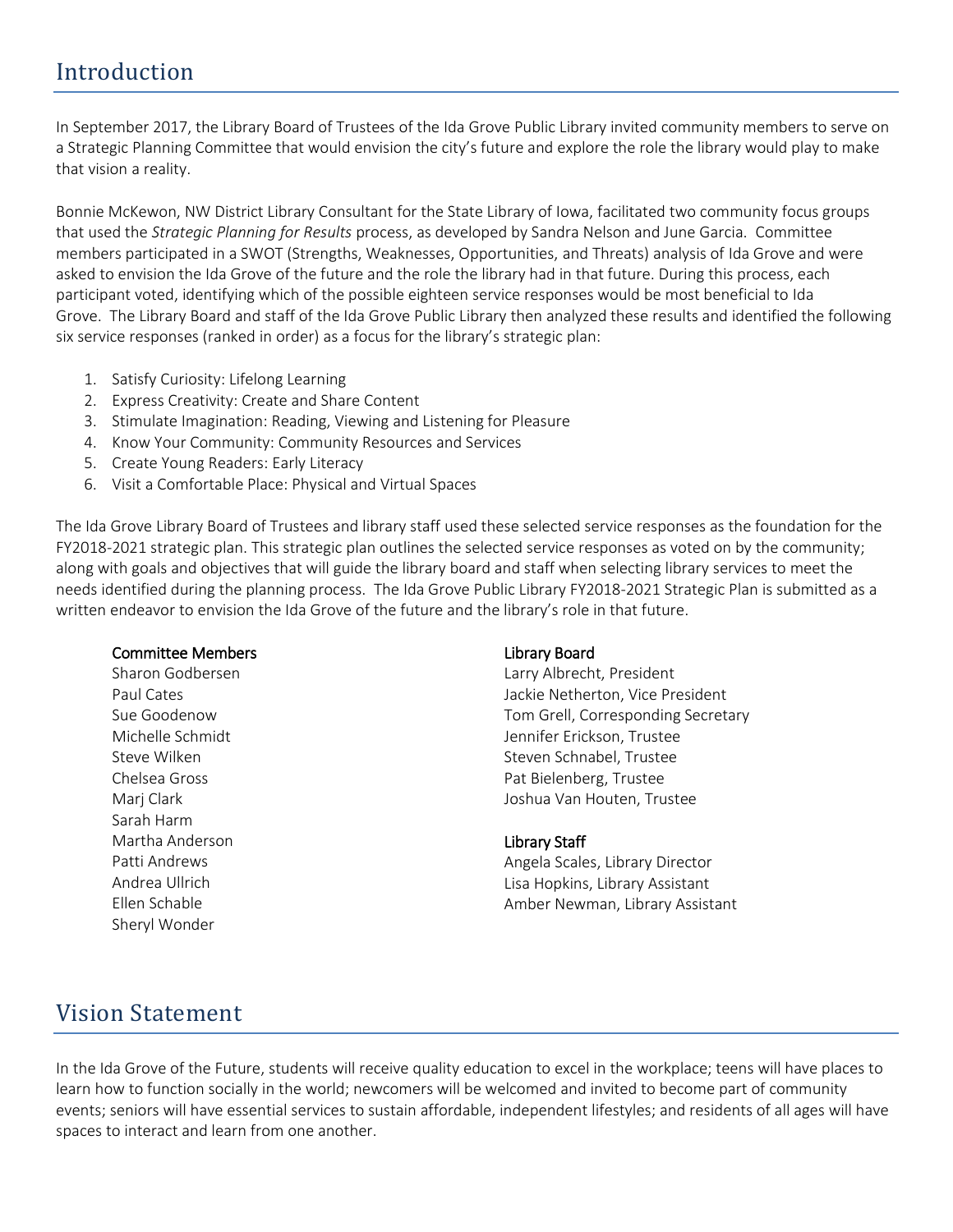Ida Grove Public Library stimulates imagination, providing a welcoming and safe place where children develop a love of reading, where adults access community resources, and where people of all ages gather to become creative, lifelong learners.

### Service Responses, Goals, and Objectives

#### ❖ SATISFY CURIOSITY: LIFELONG LEARNING

Residents will have the resources they need to explore topics of personal interest and continue to learn throughout their lives.

#### ❖ EXPRESS CREATIVITY: CREATE AND SHARE CONTENT

Residents will have the services and support they need to express themselves by creating original print, video, audio, or visual content in a real-world or online environment.

#### ❖ STIMULATE IMAGINATION: READING, VIEWING AND LISTENING FOR PLEASURE

Residents who want materials to enhance their leisure time will find what they want when and where they want them and will have the help they need to make choices from among the options.

#### ❖ KNOW YOUR COMMUNITY: COMMUNITY RESOURCES AND SERVICES

Residents will have a central source for information about the wide variety of programs, services, and activities provided by community agencies and organizations.

### ❖ CREATE YOUNG READERS: EARLY LITERACY

Children from birth to age five will have programs and services designed to ensure that they will enter school ready to learn to read, write and listen.

### ❖ VISIT A COMFORTABLE PLACE: PHYSICAL AND VIRTUAL SPACES

Residents will have safe and welcoming physical places to meet and interact with others or to sit quietly and read and will have open and accessible virtual spaces that support networking.

# Satisfy Curiosity: Lifelong Learning

Residents will have the resources they need to explore topics of personal interest and continue to learn throughout their lives.

#### **Goal 1:**

Families will have access to resources that encourage lifelong learning and early education through the library and partner organizations with an Iowa Libraries Adventure Pass checkout program.

### *Objective 1:*

By May of 2018, library staff will investigate the possibility of, and implement, an Adventure Pass program available for checkout to patrons of the Ida Grove Public Library.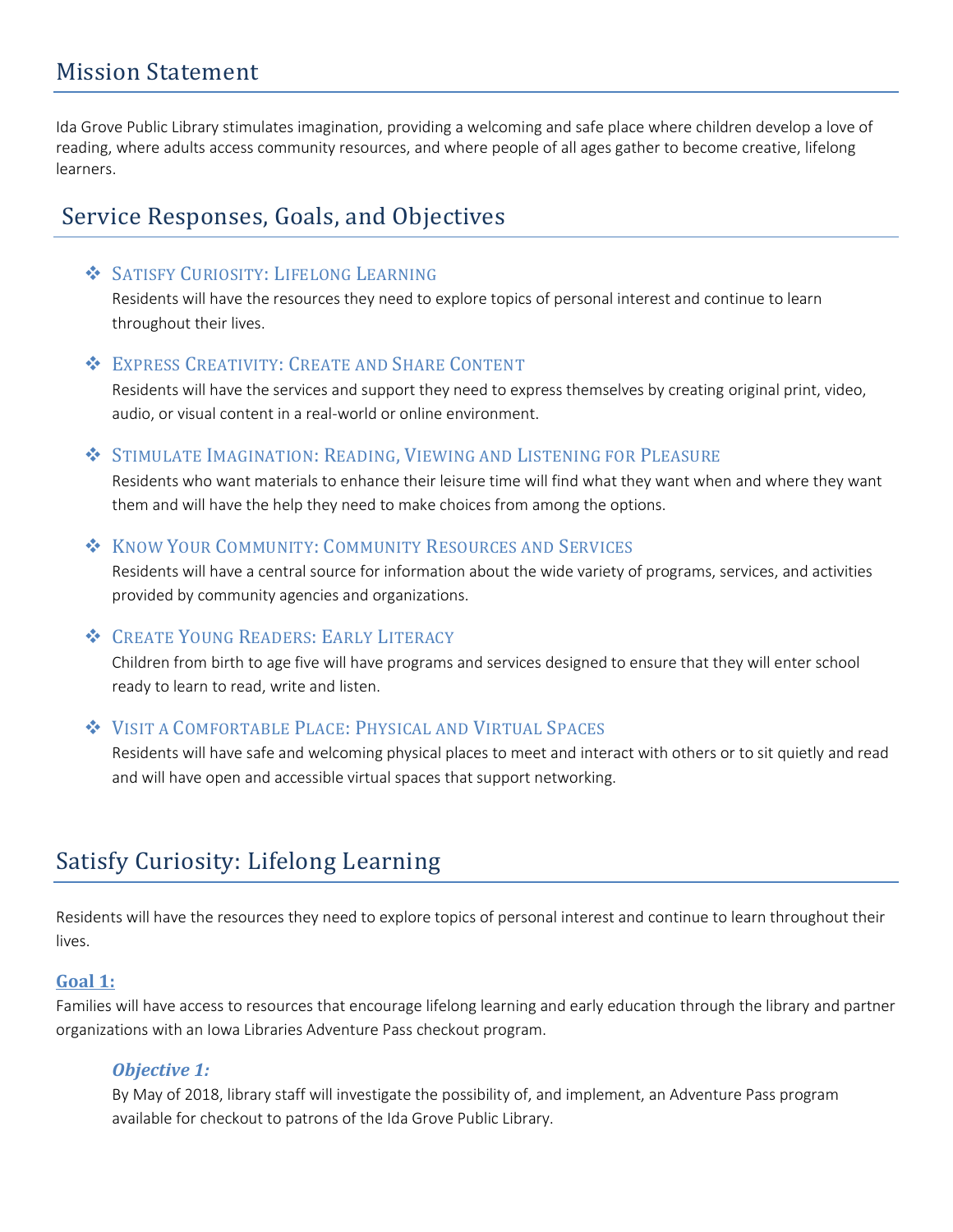### *Objective 2:*

In each year of this plan, library staff will contact at least one additional partner organization to expand the Adventure Pass program at a sustainable rate and within budgetary limits.

#### **Goal 2:**

Adults and Senior Citizens will have access to a variety of library services, to enrich their lives and expand their knowledge.

#### *Objective 1:*

By June of 2018, library staff will coordinate and plan adult movie afternoons at the library to engage adult patrons with entertainment options available free of charge.

#### *Objective 2:*

By the fall of 2018, library staff will investigate costs associated with hosting an adult arts and crafts afternoon on a monthly basis.

#### *Objective 3:*

By the spring of 2019, library staff will investigate outreach programs with local Assisted Living Facilities and Nursing homes to initiate a monthly book delivery service and technology training class for the purpose of instructing senior citizens on the use of technology for entertainment and reading purposes.

#### *Objective 4:*

In each year of this plan, library staff or partner organizations will host at least four programs, classes and/or author visits per year on topics of interest to the community.

### *Objective 5:*

In each year of this plan, library staff will coordinate quarterly displays to highlight the library's collection and connect readers with books of interest and seek out volunteers or speakers to host programs directly related to the quarterly displays.

#### **Goal 3:**

Children will have access to a variety of programs that will encourage exploration and learning in a non-traditional learning environment.

#### *Objective 1:*

By January 2019, library staff will investigate the options available for the creation of an independent maker space in the children's library.

#### *Objective2:*

In each year of this plan, library staff will prepare and host an annual summer reading program.

#### *Objective 3:*

In each year of this plan, library staff will investigate possible options for new afterschool programming to encourage the use of the library by children ages 5-12.

#### **Goal 4:**

Teens will have access to a variety of engaging programs, encouraging them to connect with their peers and their world.

### *Objective 1:*

In each year of this plan, library staff with prepare and host an annual Teen Maker Camp program.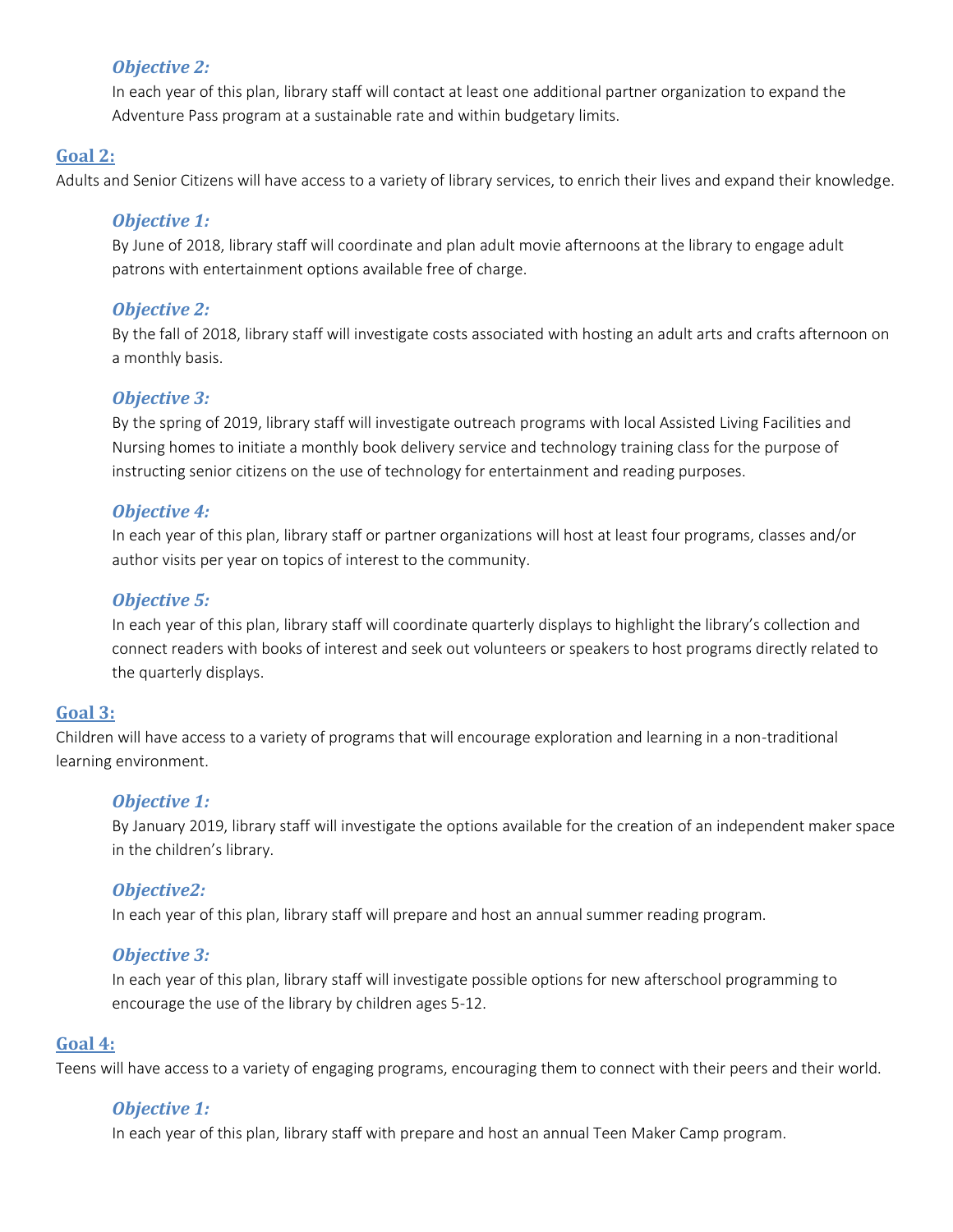### *Objective 2:*

In each year of this plan, library staff will investigate the available options for expanding teen programming in the library.

### Express Creativity: Create and Share Content

Residents will have the services and support they need to express themselves by creating original print, video, audio, or visual content in a real-world or online environment.

#### **Goal 1:**

Children will have access to in-library services that allow them to create original materials and encourage creativity.

#### *Objective 1:*

By June of 2019, library staff will allocate space in the children's library to create a maker space, available to children of all ages.

#### *Objective 2:*

By December of 2019, library staff will purchase creativity kits for in-library use for children ages 5-12, and will promote these kits by hosting special after school or evening activities.

#### *Objective 3:*

In each year of this plan, library staff will evaluate and recommend purchases of additional items to add to the maker space in the children's library.

#### **Goal 2:**

Adults will have access to technology that allows them to create original materials and encourage creativity.

#### *Objective 1:*

By the fall of 2019, library staff will seek out local connections with area crafters or entrepreneurs to offer free classes or programs at the library to encourage creativity.

#### *Objective 2:*

In each year of this plan, library staff will investigate and purchase computer software that will allow adult patrons expanded access to creative resources at the public library.

### Stimulate Imagination: Reading, Viewing and Listening for Pleasure

Residents who want materials to enhance their leisure time will find what they want when and where they want them and will have the help they need to make choices from among the options.

#### **Goal 1:**

Residents of all ages will have access to popular materials and view the library as the destination for selecting highinterest titles from both new and established authors.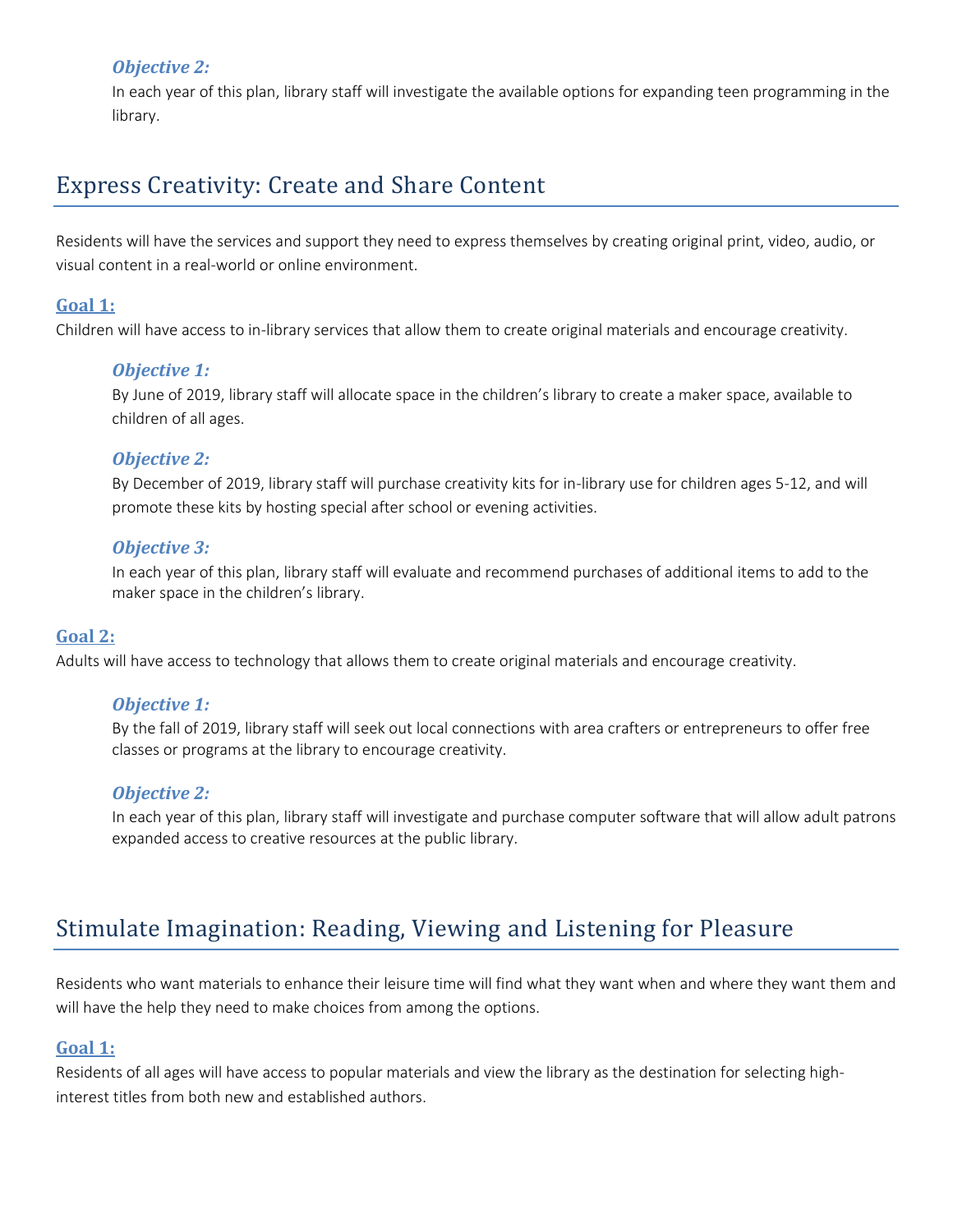#### *Objective 1:*

In each year of this plan, library staff will evaluate the library collection for currency, popularity, and relevance to community and patron interests.

#### *Objective 2:*

In each year of this plan, library staff will investigate the options available for adding new material formats to the library's physical collection. (i.e. subject-based reading kits, tablets, play-away, and emerging technologies)

#### *Objective 3:*

In each year of this plan, library staff will evaluate available online resources, as well as emerging technology, to ensure available online resources meet patron demands.

#### **Goal 2:**

Patrons of all ages will have access to an updated and current Ida Grove Public Library website, containing relevant, easy to use features to access information and resources.

#### *Objective 1:*

By December of 2018, the library website will be updated with current library policies pertaining to obtaining a library card, circulation policies, and other relevant library information.

#### *Objective 2:*

By September of 2019, the library website will contain a Kid's Zone and Teen Zone page for children and teens, each containing information and resources appropriate for the age groups.

#### *Objective 3:*

By June of 2020, library staff will investigate the options available for completing online forms and/or applications for library services, including issuing library cards and registering for programs and/or services.

#### *Objective 4:*

In each year of this plan, library staff will evaluate the library's website for accuracy and currency on a semiannual basis.

#### **Goal 3:**

Adults and senior citizens unable to physically visit the library will have resources and materials available to them through library outreach programs.

#### *Objective 1:*

By the spring of 2019, library staff will investigate possible partnerships with local organizations to establish a homebound delivery service to adults and senior citizens who are interested in receiving library services but are unable to visit the library due to health or other concerns.

#### *Objective 2:*

By the fall of 2019, library staff will investigate the options available for programming to instruct on the use of technology and e-reading to local assisted living and nursing home residents and staff.

#### **Goal 4:**

Residents of all ages will be invited to participate in library-sponsored programs and events that encourage reading, viewing and listening for pleasure.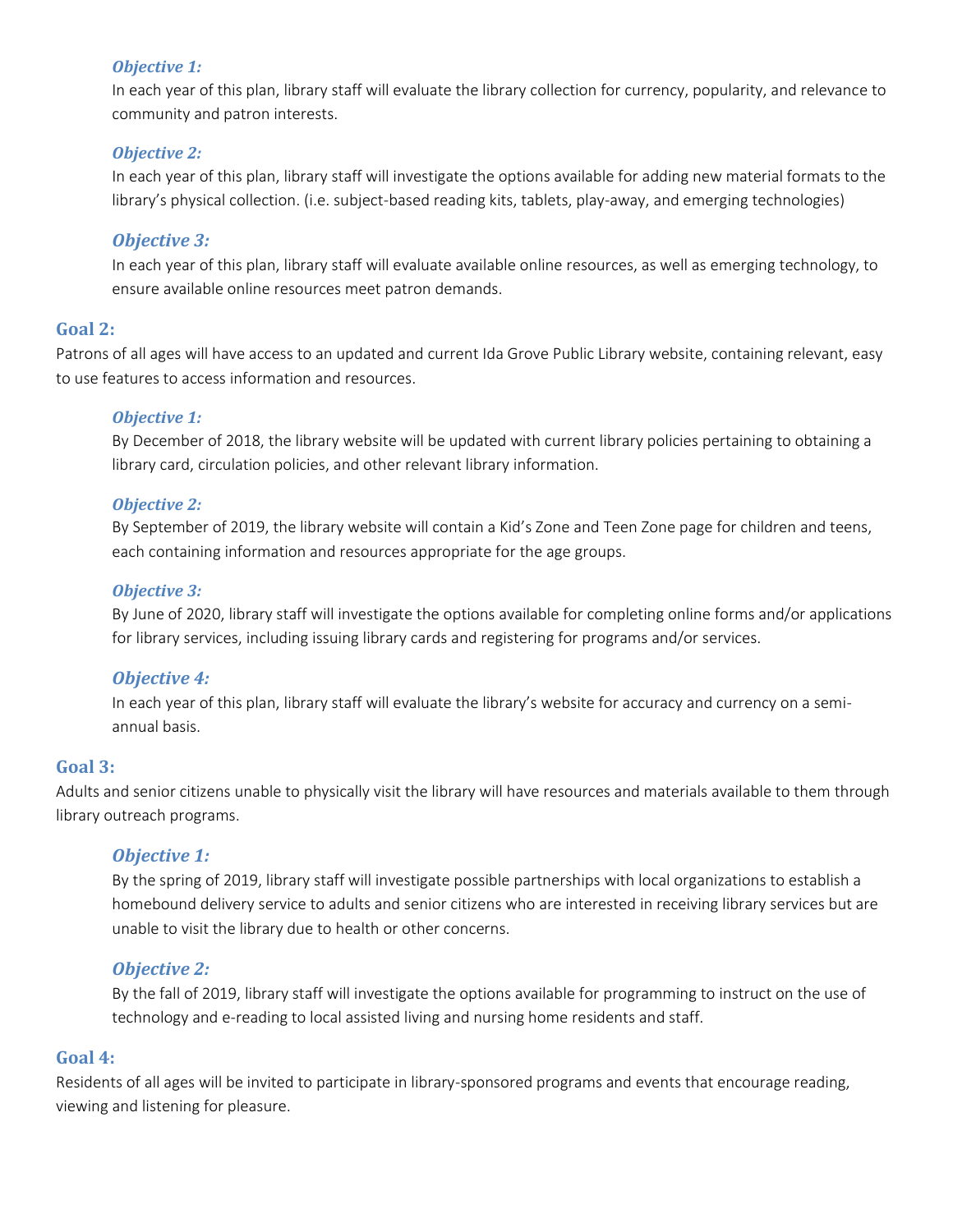#### *Objective 1:*

By the fall of 2019, library staff will coordinate and plan family event evenings at the library, focused on books and reading. (i.e. game nights, mystery adventures, escape rooms, and/or scavenger hunts)

#### *Objective 2:*

By the fall of 2020, library staff will investigate the interest in and options available for patron led reading and discussion groups held monthly at the library.

#### *Objective 3:*

By the fall of 2020, library staff will investigate options for hosting a "virtual" book discussion group.

### Know Your Community: Community Resources/Services

Residents will have a central source for information about the wide variety of programs, services, and activities provided by community agencies and organizations.

#### **Goal 1:**

Residents will have access to a variety of resources and services through the library's website.

#### *Objective 1:*

By the fall of 2019, library staff will create and maintain a dedicated community resource page on the Ida Grove Public Library website.

#### *Objective 2:*

By the fall of 2020, library staff will investigate possible partnerships with local organizations to establish a centralized community calendar on the library's website.

#### **Goal 2:**

New residents of Ida Grove and Ida County will be welcomed to the community and encouraged to become involved in local organizations.

#### *Objective 1:*

By the spring of 2021, library staff will partner with local organizations to implement a virtual welcome package for new residents that contain information on local businesses and organizations, as well as services available in the Ida Grove or Ida County area.

#### **Goal 3:**

Library patrons will have a centralized source to receive community information, as well as information on library services and programs available to them.

#### *Objective 1:*

By the fall of 2018, library staff will re-organize the community bulletin board located at the library.

#### *Objective 2:*

By January of 2019, library staff will investigate the options available for a digital display in the library to promote library services and programs.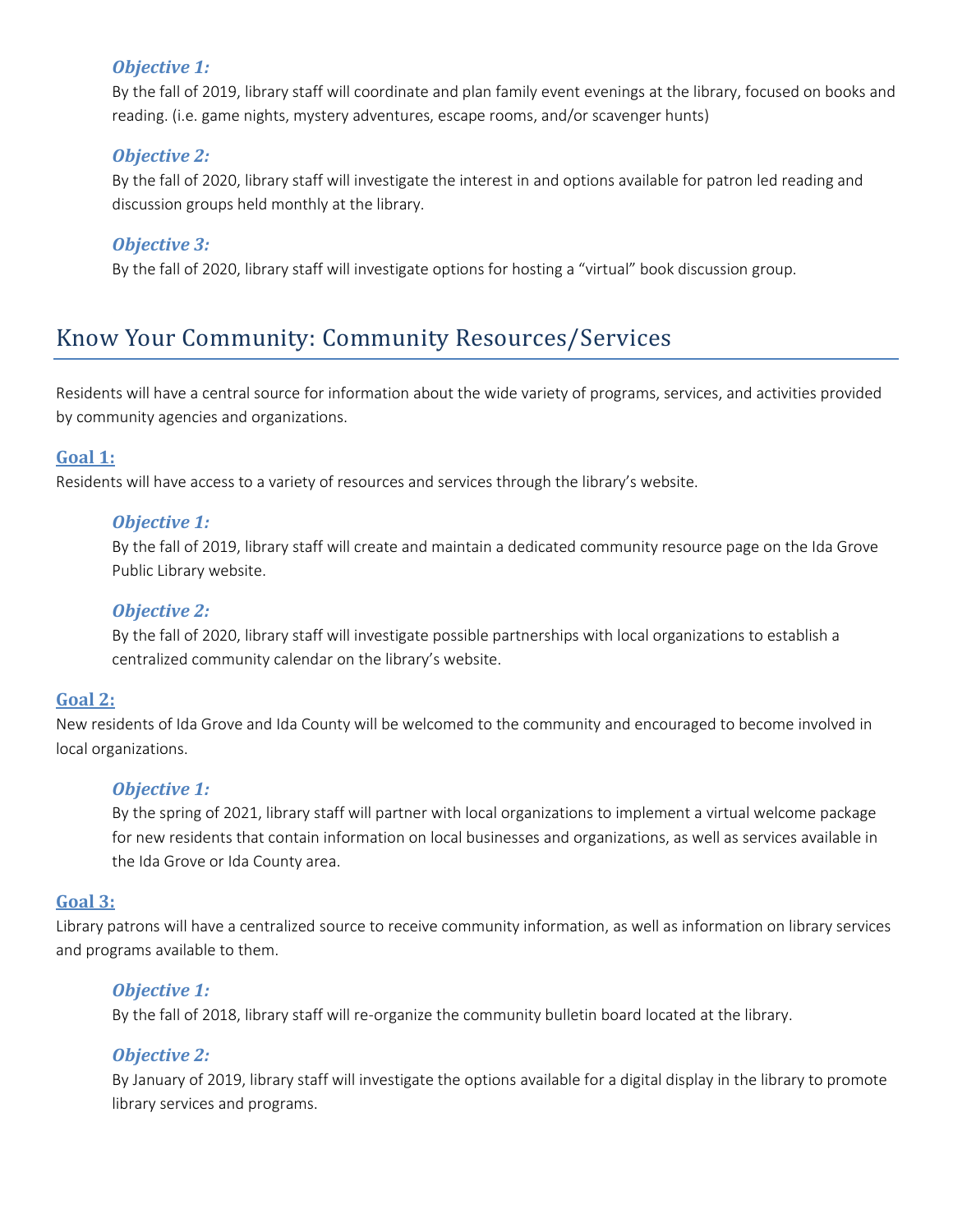Children from birth to age five will have programs and services designed to ensure that they will enter school ready to learn to read, write and listen.

#### **Goal 1:**

Families will have access to programs and services designed to engage and educate young children.

#### *Objective 1:*

By the fall of 2018, library staff will evaluate the effectiveness of current storytimes and seek out alternative solutions to increase attendance of weekly storytimes by families in the community.

#### *Objective 2:*

In each year of this plan, the library will continue to host weekly storytimes (September through May) for preschool-age children that emphasizes early literacy skills.

#### *Objective 3:*

In each year of this plan, the library will continue to provide and build upon, the Summer Reading Program for children of all ages; encouraging them to continue reading and learning through the summer months.

#### *Objective 4:*

In each year of this plan, the library will host at least eight after-school programs for K-5<sup>th</sup> grades to keep them engaged in learning and exploring their world.

#### *Objective 5:*

In each year of this plan, the library will continue to offer the 1000 Books before Kindergarten program to families with young children.

# Visit a Comfortable Place: Physical and Virtual Spaces

Residents will have safe and welcoming physical places to meet and interact with others or to sit quietly and read and will have open and accessible virtual spaces that support networking.

#### **Goal 1:**

Residents of all ages will have accessible and welcoming spaces, encouraging them to explore the library and its many collections.

#### *Objective 1:*

By February of 2018, the library will evaluate current library spaces for different age groups and make recommendations as to the best use of space.

#### *Objective 2:*

By April of 2018, library staff will seek out and apply for grant funding to create a comfortable physical space for juvenile and young adult readers in the library.